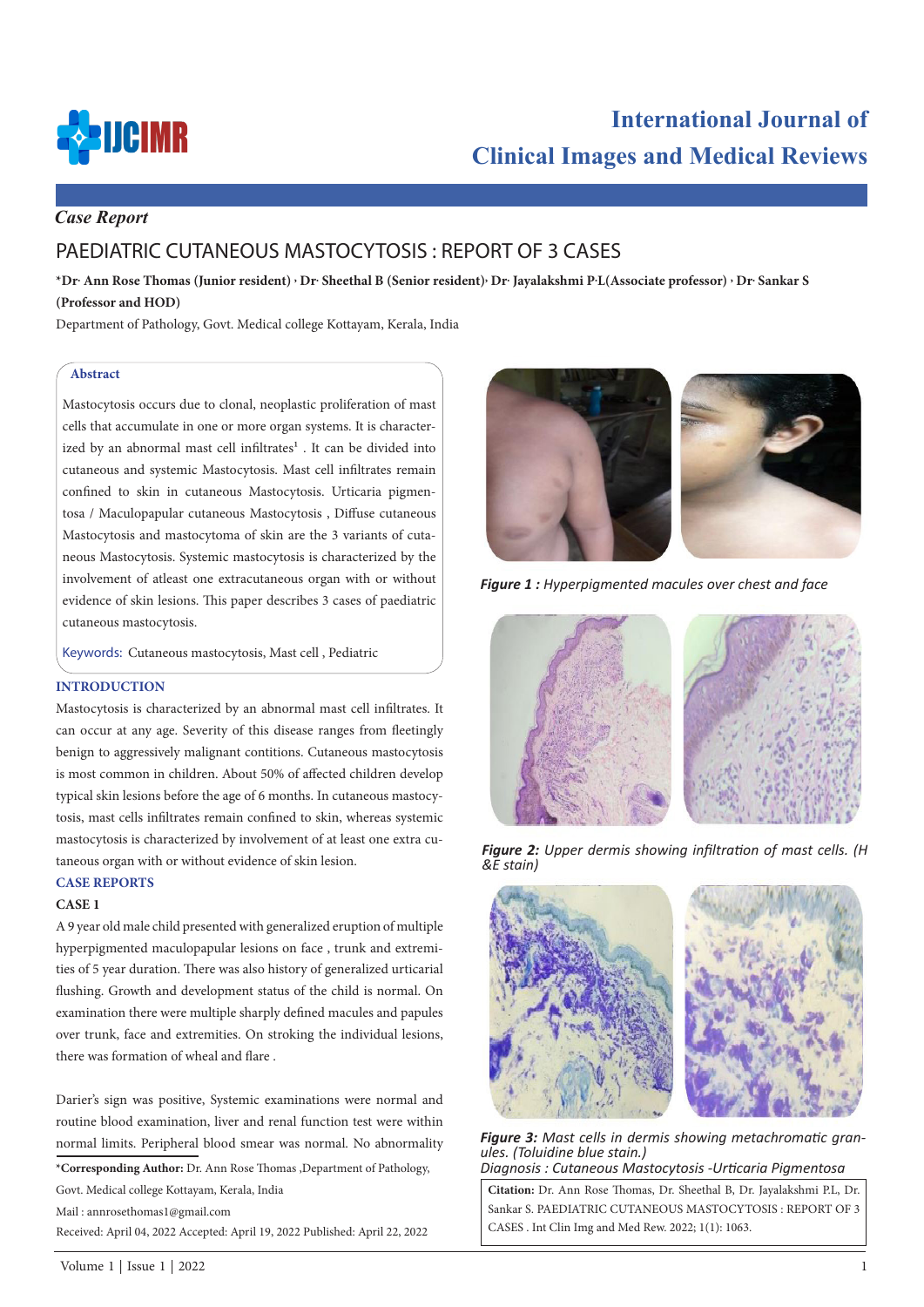detected in abdominal sonography. Histopathological examination showed skin with epidermis showing increased basal layer pigmentation, with mononuclear infiltrates in dermis. Toluidine blue stain showed multiple perivascular mast cells with metachromatic granules (purple colored granules ) in the dermis.

## *Diagnosis : Cutaneous Mastocytosis -Urticaria Pigmentosa*

## **CASE 2**

2 month old male infant presented with complaints of brownish to purplish macules and papules all over the body and excessive crying. Perinatal period was uneventful and exclusively breast fed with immunization up to date. No history of any drug intake. On examination



*Figure 4: Diffuse hyper pigmented and hypopigmented mac- ules over trunk* 

there is diffuse macules and papules all over the body, chiefly distributed over the trunk associated with hyper and hypopigmentation. No hepatosplenomegaly or lymphadenopathy.

Darier's sign was Positive, Systemic examination was normal. Routine blood examination and serum biochemistry are within normal limits. Peripheral smear showed mild thrombocytosis No abnormality detected in abdominal sonography. H&E –Diffuse infiltration of round to spindle shaped mononuclear cells in dermis. Toluidine blue and gi-



*Figure 5: H & E section showing diffuse mast cell infiltrate in dermis* 

emsa stain showed metachromatic granules in mast cells. Immunohistochemistry – Mast cells showed strong positivity with CD117 . CD1a and CD 68 were negative.



*Figure 6 Toluidene blue and Giemsa stained sections showing mast cells with meta chromatic granules* 



*Figure 7: CD117 mast cells showing strong positivity, CD1a – Negative. Diagnosis : Diffuse Cutaneous mastocytosis* 

#### **CASE3**

7 month old male baby presented with hyper pigmented raised lesion and a few discrete hyper pigmented and skin colored small papules on



*Figure 8: Hyperpigmented raised crusted plaque with a few surrounding macules over ankle joint.* 

left ankle for 4 months. History of scratching and occasional oozing of pus from the lesion present . Child is developmentally normal. On examination, Single hyperkeratotic crusted plaque 2x1 cm over left ankle and a few small hyper pigmented and skin colored papules seen. No other similar lesions over the body.

Darier's sign – Positive. Systemic examination was normal. Routine blood investigations and serum biochemistry are within normal lim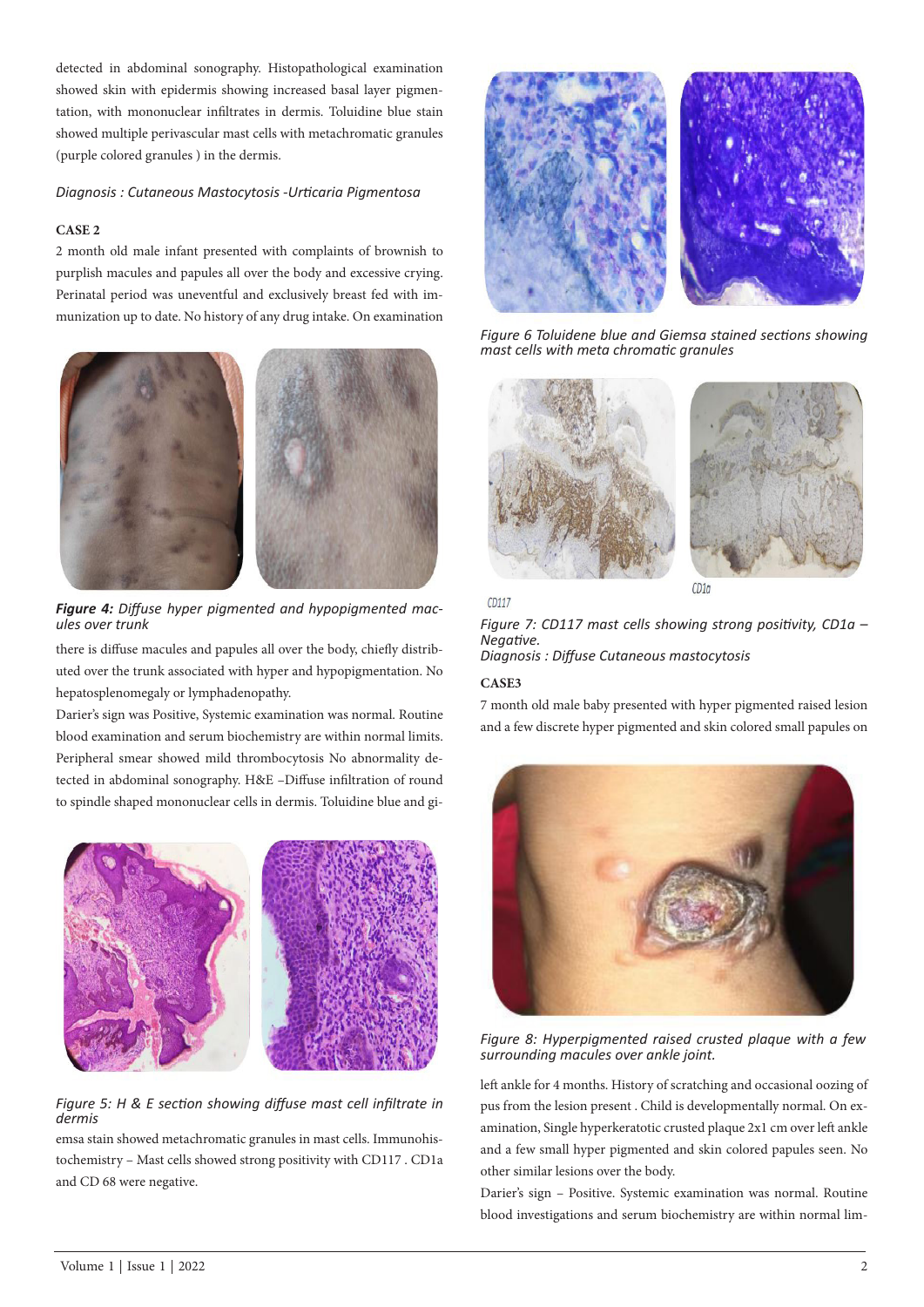its. Peripheral blood smear within normal limits. Abdominal Sonography – No abnormality detected. Histopathology - Diffuse infiltration of round to oval shaped cells in superficial and deep dermis. Eosinophils seen interspersed between mononuclear cells. Metachromatic granules in Mast cells demonstrated with Toluidene blue stain Immunohistochemistry – CD117, CD1a and CD68 were negative



*Figure 9: H&E stained sections showing infiltration of mast cells in dermis* 



*Figure 10: Toluidene Blue stain , demonstration of metachromatic granules.* 



*Figure 11 : CD117 and CD 1a Negative Diagnosis : Mastocytoma of skin* 

# **DISCUSSION**

Mastocytosis is first described by Nettleship and Tay in 1869 and later due to the appearance like urticarial, The term Urticaria pigmentosa was coined by Sangster in 1878. Classification of Mastocytosis variants<sup>2</sup>

(WHO classification of tumors of Hematopoietic and lymphoid tissue-2017)

#### **1. Cutaneous Mastocytosis**

• Urticaria Pigmentosa or Maculopapular cutaneous mastocytosis.

- Diffuse cutaneous mastocytosis
- Mastocytoma of skin

#### **2. Systemic mastocytosis**

- Indolent systemic mastocytosis
- Smouldering systemic mastocytosis
- Systemic mastocytosis with an associated hematological neoplasm.
- Aggressive systemic mastocytosis
- Mast cell leukemia

#### **3. Mast cell sarcoma**

#### **Mastocytosis**

Mastocytosis can occur at any age. There is no gender difference. Cutaneous mastocytosis is most common in children and can be present at birth. About 50% of affected children develop typical skin lesions before the age of 6 months. There is a tendency of regression with age. In cutaneous mastocytosis, mast cells infiltrates remain confined to skin, whereas systemic mastocytosis is characterized by involvement of at least one extra cutaneous organ with or without evidence of skin lesion. About 10% of patients with proven systemic mastocytosis do not have skin lesions<sup>3</sup>. The lesion of all forms may urticate when stroked (Dariers sign) and most show intra epidermal accumulation of melanin pigment. Despite variety of clinical presentation, The common picture is diffuse infiltration of mast cells in the dermis. Urticaria pigmentosa is the most common form of cutaneous mastocytosis, Lesions are larger, fewer and more papular. Diffuse cutaneous mastocytosis is less common than urticarial pigmentosa and present almost exclusively in childhood. Mastocytoma of skin, typically occurs as a single lesion, almost exclusively in children. In adult patients there is a genetic inactivation mutation of growth factor receptor C-kit and this mutation may be absent in pediatric cases and which is not associated with prognosis<sup>4</sup>. The diagnosis is mainly clinical. Serum tryptase levels correlates with severity. Histopathological examination is essential for a definite diagnosis, The mast cells are usually oval or spindle shaped with granules that stain metachromatically with toluidine blue. They are also well demonstrated by Giemsa, tryptase or chloroacetate esterase in formalin fixed biopsies. Distinguishing between cutaneous and systemic mastocytosis in patients presenting with skin lesions depends on further investigation, including bone marrow biopsy and blood tryptase measurements<sup>3</sup>. Prognosis depends on age, severity and clinical subtypes<sup>5</sup>. Treatment is symptomatic with antihistamines and avoidance of drugs which may stimulate the mast cell to degranulate<sup>6</sup>. Topical steroids also useful.

#### **FOLLOW UP**

All the 3 children showed good response to antihistamines and topical steroids, and currently doing well

#### **CONCLUSION**

Mastocytosis is characterized by an abnormal mast cell infiltrates. The diagnosis of cutaneous mastocytosis requires the demonstration of typical clinical findings and Histological proof of abnormal mast cell infiltration of dermis. In cutaneous mastocytosis. There is no evidence of systemic involvement in the bone marrow or any other organ.